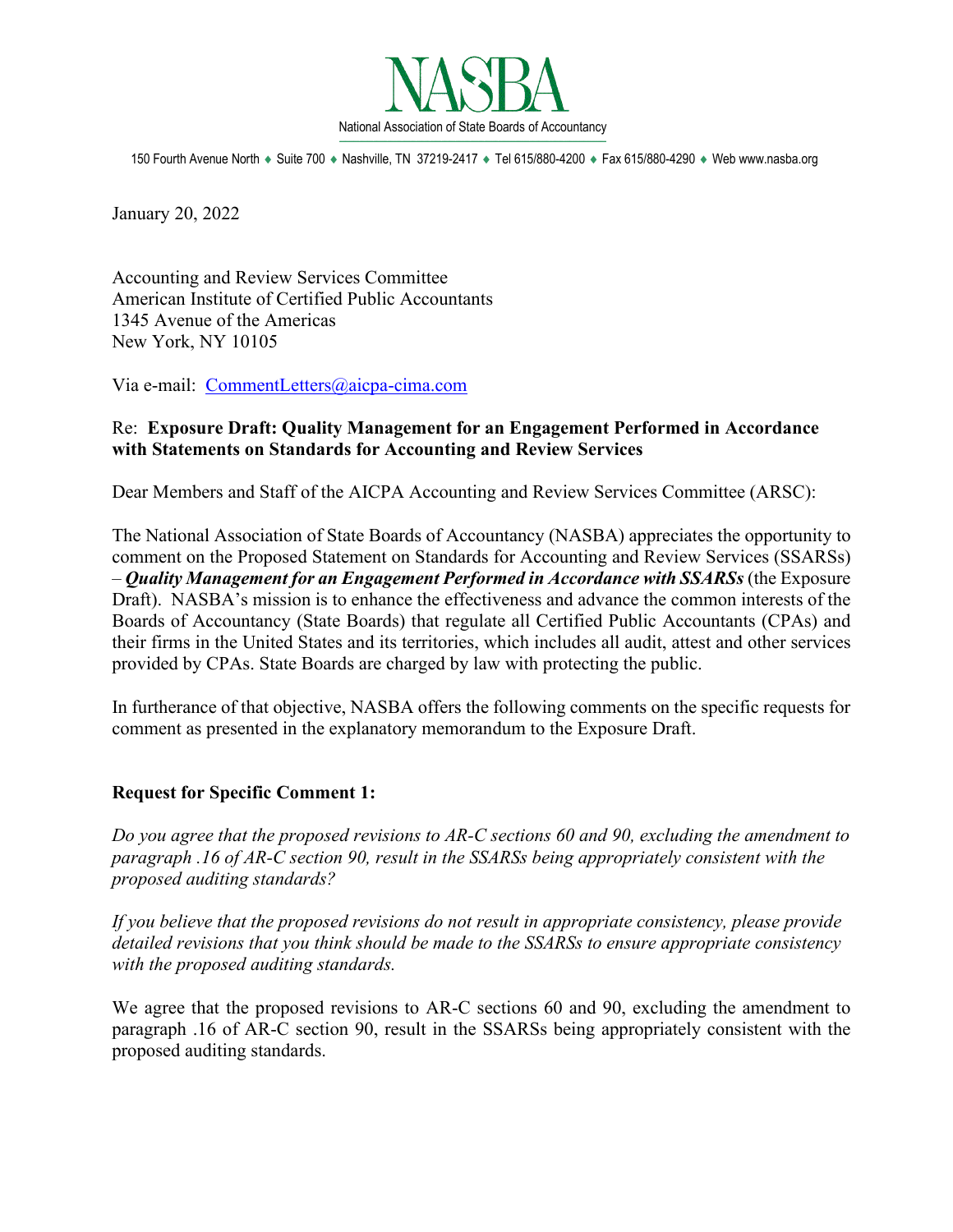## **Request for Specific Comment 2:**

*Do you agree that the effective date of the proposed SSARS should be consistent with the effective date of the proposed SAS?*

*If you do not agree, please provide the reasons why you believe the effective date of the proposed SSARS should not be consistent with the effective date of the auditing standard.*

We agree that the effective date of the proposed SSARS should be consistent with the effective date of the proposed SAS.

# **Request for Specific Comment 3:**

*Do you agree with the proposed revision to paragraph .16 of AR-C section 90?*

*If you do not agree, please indicate what revisions you believe should be made to the SSARSs so that the requirements are consistent.*

We agree with the proposed revision to paragraph .16 of AR-C section 90 to remove the wording, "prior to performing the engagement." We believe that the application guidance included in AR-C 90.A24 remains appropriate and support retaining the application guidance to remind the accountant that agreeing on terms of the engagement prior to commencement of procedures helps to avoid misunderstandings.

# **Request for Specific Comment 4:**

*Do you agree with the proposed amendment to paragraph .16 being effective upon issuance?*

*If you do not agree, please provide an effective date that you consider more appropriate and your reasons for your proposal.*

We agree with the proposed amendment to paragraph .16 being effective upon issuance.

\* \* \*